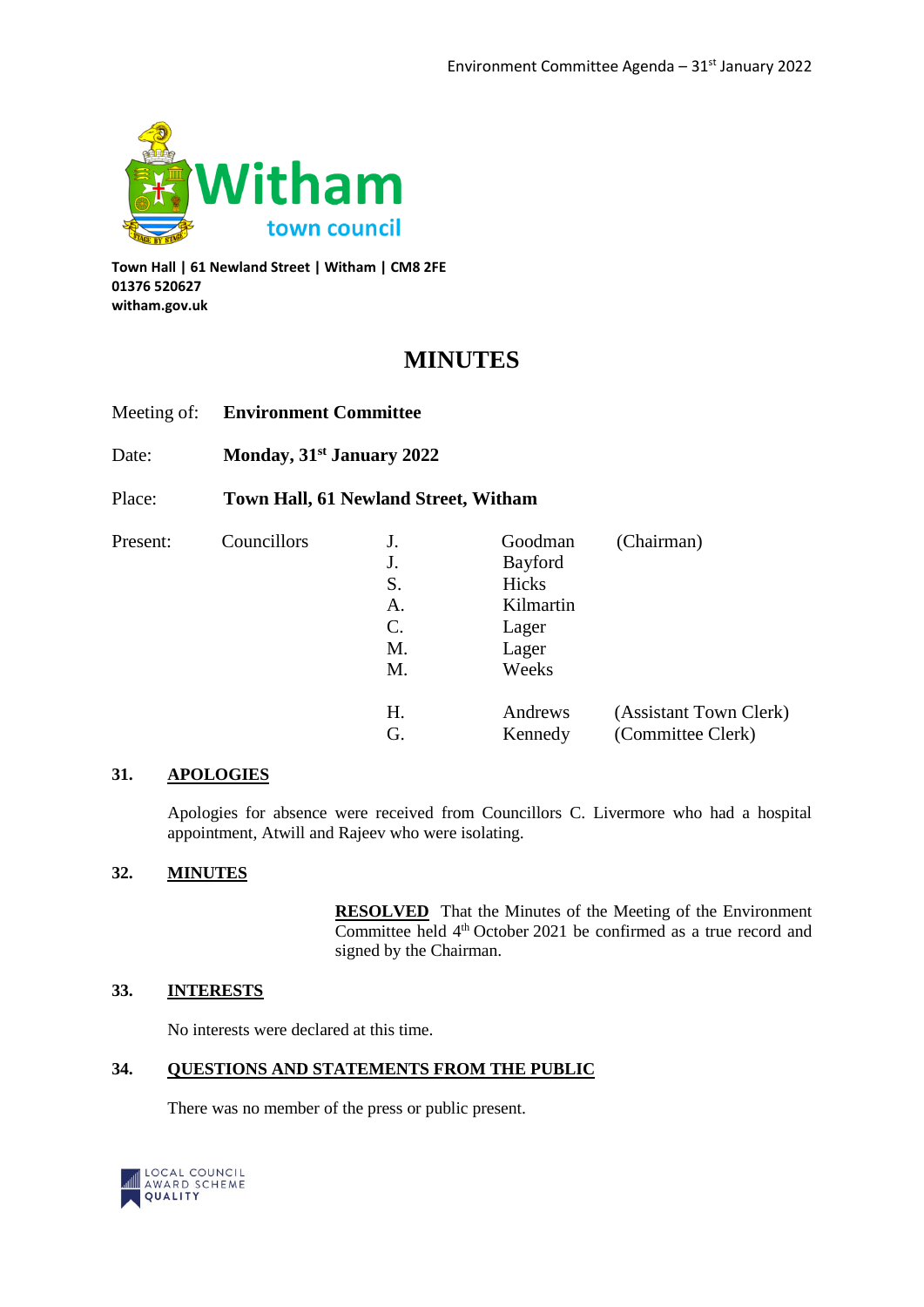## **35. COMMITTEE INCOME, EXPENDITURE & BUDGET REPORT**

The committee income & expenditure report for the period  $1<sup>st</sup>$  April 2021 – 30th November 2021 was received.

Members commented on the budget, highlighting some areas of over spend although that of most concern was with regards to bus shelters.

The Clerk explained each of the budget lines with an over spend.

**RESOLVED** That the committee income and expenditure report be received and noted.

### **36. CLERK'S REPORT**

The Clerk gave an update on the footpath opposite Helen Court. She reminded Members that this had first been discussed at a Policy and Resources Meeting in November 2021 when it had been intimated that the hedge might need to be removed to allow sufficient space for a footpath. A number of discussions had taken place between the technical manager for Bellway and an arboricultural consultant resulting in a site visit. The County Council had now permitted a 1.5m wide pavement and by reducing the hedge by 300mm along a 12m stretch this could be achieved. It would seem that this section of land is owned by Bellway but they would be working with the Town Council to improve and enhance the hedge which was infiltrated by ivy and had a number of gaps. Bellways would extend the hedge by 10m towards the development. The work to trim back the hedge would be completed next week and the Operations Manager would be in attendance. The footpath would open by the end of February 2022.

Members welcomed the information that Bellway proposed to be working with the Town Council.

**RESOLVED** That the information be received and noted.

#### **37. OPEN SPACES MANAGEMENT SUB-COMMITTEE MINUTES**

The Minutes from the Open Spaces Management Sub-Committee meeting held 2<sup>nd</sup> November 2021 were received.

The Clerk explained that further information was required in relation to the ground water issues and the matter would be referred to Town Council should there be a cost implication. It was hoped that by re-digging the gullies and un-clogging the pipes and culverts the underground springs could be diverted.

Comment was made that it should be established which pathways on the River Walk were Public Rights of Way.

**RESOLVED** That the Minutes be received and noted.

#### **38. TREE GROUP MINUTES**

The minutes from the meetings of the Witham Tree Group held  $19<sup>th</sup>$  October 2021,  $16<sup>th</sup>$ November 2021, 14<sup>th</sup> December 2021 and 11<sup>th</sup> January 2022 were received.

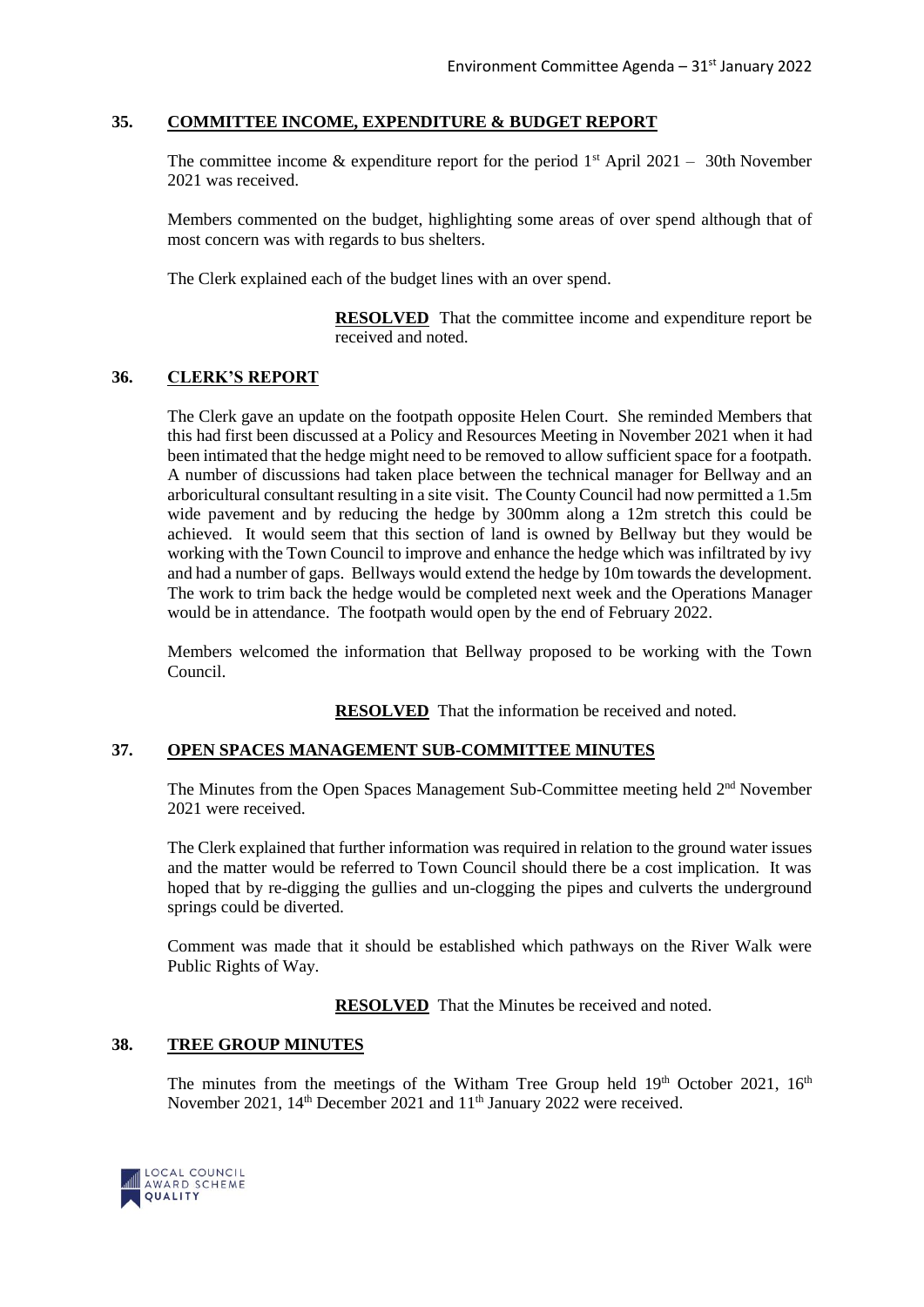Members recognised the work undertaken by the Tree Group and asked that the Town Council's appreciation be minuted.

> **RESOLVED** That the minutes of the Tree Group meetings be received and noted.

#### **39. HIGHWAYS DEVOLUTION SCHEME**

(a) Update

The Clerk gave an update on the devolution scheme. She reiterated that the constraints of the scheme meant the Town Council was struggling to spend devolution money but restrictions are under review.

**RESOLVED** That the update be received and noted.

(b) Licence

Members were asked to consider applying for a licence to replace the Maldon Road/Blue Mills Hill fingerpost, under the scheme.

The Clerk advised that if the Town Council replaced the fingerpost a licence would be required and the fingerpost would become our responsibility. She added that the procedure was not straightforward and a new licence would be required for each post.

After discussion it was agreed that the Terms and Conditions of the Licence should be examined along with the powers contained in the Highways Act 1980 which would allow notice to be served to require repairs to be made.

> **RESOLVED** That the Terms and Conditions of the Licence be obtained and the Highways Act 1980 be checked to see what powers would be available to require repairs to be made.

#### **40. SHOP FRONT FACELIFTS**

A motion was received from Councillor Atwill to explore creative image dressing packages for shop windows on empty properties in the town centre.

> **RESOLVED** That in the absence of Councillor Atwill this matter be deferred.

#### **41. GREEN FLAG AWARD APPLICATION**

A report on the Green Flag Award scheme which recognised well managed open spaces and parks was received.

The Clerk explained that until the footpaths/cycleways on the River Walk were repaired it would be inappropriate to apply for the Green Flag Award.

**RESOLVED** That the report be received and information noted.